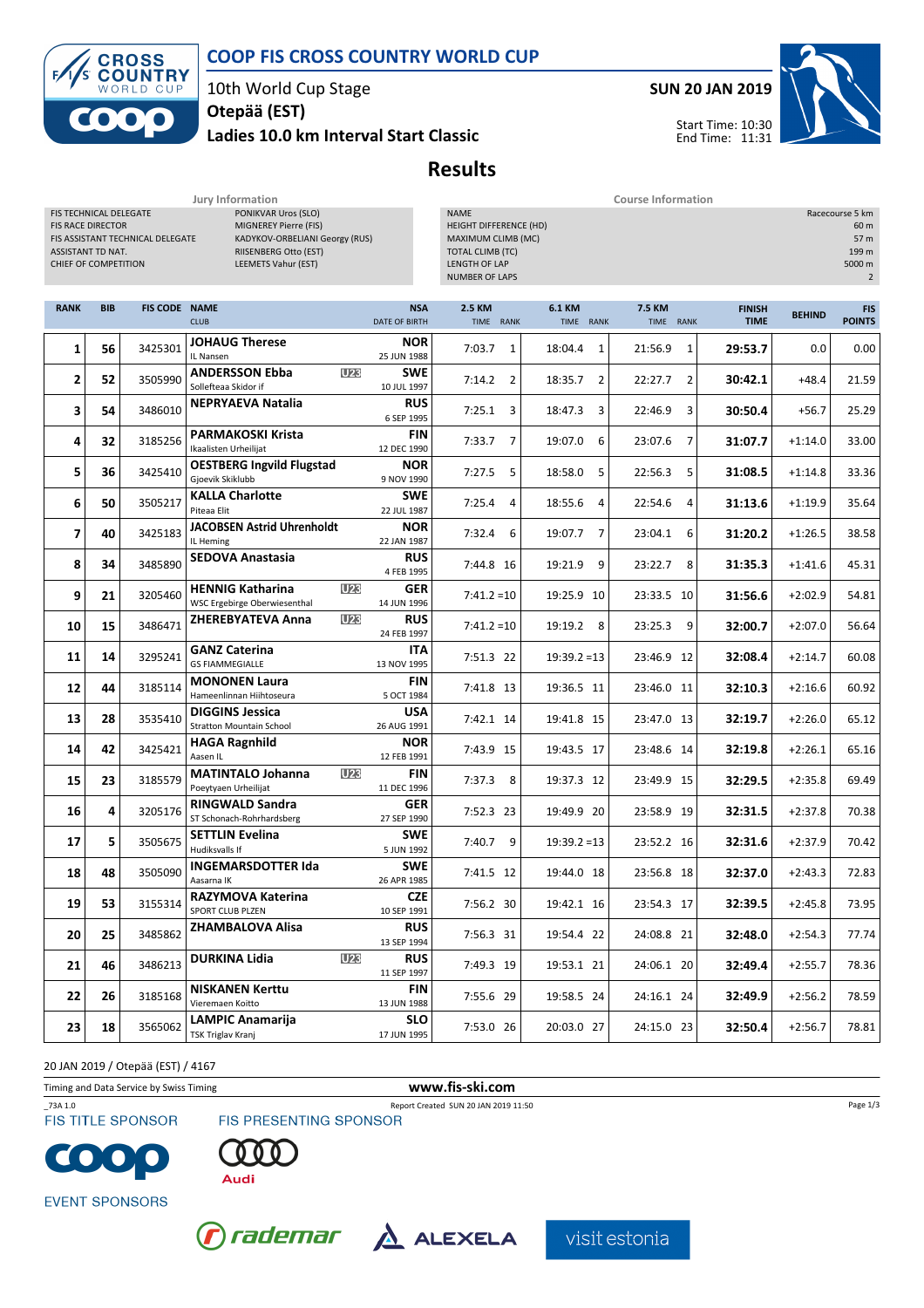### COOP FIS CROSS COUNTRY WORLD CUP



10th World Cup Stage

### Ladies 10.0 km Interval Start Classic Otepää (EST)



Start Time: 10:30 End Time: 11:31



# Results

| <b>RANK</b> | <b>BIB</b>     | <b>FIS CODE NAME</b> | <b>CLUB</b>                                                  | <b>NSA</b><br>DATE OF BIRTH              | 2.5 KM<br>TIME RANK | 6.1 KM<br>TIME RANK | 7.5 KM<br>TIME RANK | <b>FINISH</b><br><b>TIME</b> | <b>BEHIND</b> | <b>FIS</b><br><b>POINTS</b> |
|-------------|----------------|----------------------|--------------------------------------------------------------|------------------------------------------|---------------------|---------------------|---------------------|------------------------------|---------------|-----------------------------|
| 24          | 17             | 3515221              | <b>FAEHNDRICH Nadine</b><br>Horw                             | SUI<br>16 OCT 1995                       | 7:49.8 20           | 19:49.1 19          | 24:09.7 22          | 32:52.5                      | $+2:58.8$     | 79.75                       |
| 25          | 9              | 3425381              | <b>SVENDSEN Anna</b><br>Tromsoe Skiklubb langrenn            | <b>NOR</b><br>25 MAR 1990                | 7:48.4 18           | 20:08.0 30          | 24:22.9 28          | 32:58.5                      | $+3:04.8$     | 82.42                       |
| 26          | 33             | 3425404              | <b>EIDE Mari</b>                                             | <b>NOR</b>                               | 7:50.8 21           | 19:54.9 23          | 24:18.5 26          | 33:02.6                      | $+3:08.9$     | 84.25                       |
| 27          | 38             | 3535316              | Oeystre Slidre il<br><b>BRENNAN Rosie</b>                    | 18 NOV 1989<br><b>USA</b>                |                     |                     |                     | 33:03.6                      | $+3:09.9$     | 84.70                       |
|             |                |                      | Alaska Pacific Nordic Ski Center<br><b>GIMMLER Laura</b>     | 2 DEC 1988<br><b>GER</b>                 | 7:59.3 33           | 20:02.9 26          | 24:21.2 27          |                              |               |                             |
| 28          | 55             | 3205305              | SC Oberstdorf                                                | 5 DEC 1993                               | 7:53.4 27           | 20:18.3 33          | 24:31.1 32          | 33:04.3                      | $+3:10.6$     | 85.01                       |
| 29          | 30             | 3535320              | <b>BJORNSEN Sadie</b><br>Alaska Pacific University Nordic Sk | <b>USA</b><br>21 NOV 1989                | 7:52.6 25           | 20:02.7 25          | 24:16.9 25          | 33:05.0                      | $+3:11.3$     | 85.32                       |
| 30          | 16             | 3425669              | <b>KALVAA Anne Kjersti</b><br>Lundamo II                     | <b>NOR</b><br>5 JUN 1992                 | 7:48.0 17           | 20:05.2 28          | 24:28.0 29          | 33:06.3                      | $+3:12.6$     | 85.90                       |
| 31          | 19             | 1255374              | <b>ROPONEN Riitta-Liisa</b><br>Oulun Hiihtoseura             | FIN<br>6 MAY 1978                        | 8:02.8 37           | 20:06.3 29          | 24:29.3 30          | 33:09.0                      | $+3:15.3$     | 87.10                       |
| 32          | 13             | 3485717              | <b>SOBOLEVA Elena</b>                                        | <b>RUS</b><br>8 JAN 1992                 | 8:05.1 40           | 20:13.4 32          | 24:33.2 33          | 33:15.1                      | $+3:21.4$     | 89.83                       |
| 33          | 39             | 3155249              | <b>NOVAKOVA Petra</b><br>Lk Slovan Karlovy Vary / CS MV      | <b>CZE</b><br>17 AUG 1993                | 7:52.5 24           | 20:08.1 31          | 24:30.1 31          | 33:20.4                      | $+3:26.7$     | 92.19                       |
| 34          | $\overline{7}$ | 3205422              | <b>BELGER Julia</b>                                          | <b>GER</b>                               | 8:01.3 35           | 20:21.5 36          | 24:36.9 34          | 33:25.5                      | $+3:31.8$     | 94.46                       |
| 35          | 12             | 3665121              | WSC Ergebirge Oberwiesenthal<br><b>SERONOSOVA Polina</b>     | 26 FEB 1994<br><b>BLR</b><br>22 JAN 1993 | 8:04.3 39           | 20:18.6 34          | 24:39.2 35          | 33:29.3                      | $+3:35.6$     | 96.16                       |
| 36          | 22             | 3185137              | <b>KYLLOENEN Anne</b><br>Kainuun Hiihtoseura                 | FIN<br>30 NOV 1987                       | 8:06.6 43           | 20:21.8 37          | 24:42.8 36          | 33:32.6                      | $+3:38.9$     | 97.63                       |
| 37          | 11             | 3505449              | <b>SOEMSKAR Linn</b><br><b>IFK Umeaa SK</b>                  | <b>SWE</b><br>3 JUN 1989                 | 7:58.6 32           | 20:24.5 38          | 24:48.5 38          | 33:36.0                      | $+3:42.3$     | 99.15                       |
| 38          | 24             | 3485490              | <b>TSAREVA Olga</b>                                          | <b>RUS</b><br>25 JAN 1990                | 7:54.7 28           | 20:19.7 35          | 24:44.5 37          | 33:36.7                      | $+3:43.0$     | 99.46                       |
| 39          | 20             | 3535385              | <b>PATTERSON Caitlin</b><br>Craftsbury Nordic Ski Club       | <b>USA</b><br>30 JAN 1990                | 8:04.0 38           | 20:27.7 39          | 24:52.1 39          | 33:44.6                      | $+3:50.9$     | 102.98                      |
| 40          | 10             | 3505800              | <b>DAHLQVIST Maja</b><br>Fauln-Borlaenge SK                  | <b>SWE</b><br>15 APR 1994                | 8:08.8 44           | 20:39.9 40          | 25:01.4 40          | 33:53.1                      | $+3:59.4$     | 106.77                      |
| 41          | 45             | 3535124              | <b>SARGENT Ida</b><br>Craftsbury Nordic Ski Club             | <b>USA</b><br>25 JAN 1988                | $8:06.1 = 41$       | 20:40.9 41          | 25:07.6 41          | 34:10.9                      | $+4:17.2$     | 114.71                      |
| 42          | 49             | 3155270              | <b>HYNCICOVA Petra</b><br>Dukla Liberec                      | <b>CZE</b><br>1 MAY 1994                 | $8:06.1 = 41$       | 20:46.4 42          | 25:16.3 42          | 34:18.6                      | $+4:24.9$     | 118.15                      |
| 43          | 43             | 3105146              | <b>BEATTY Dahria</b><br>Whitehorse CC Ski Club               | <b>CAN</b><br>7 MAR 1994                 | 8:00.7 34           | 21:01.0 45          | 25:24.4 43          | 34:36.2                      | $+4:42.5$     | 126.00                      |
| 44          | 6              | 3155186              | <b>SCHUETZOVA Sandra</b><br><b>CKS SKI Jilemnice</b>         | <b>CZE</b><br>21 OCT 1991                | 8:12.9 46           | $21:05.5 = 47$      | 25:35.5 45          | 34:37.8                      | $+4:44.1$     | 126.71                      |
| 45          | 41             | 3665059              | <b>LUKONINA Ina</b>                                          | <b>BLR</b><br>11 JUL 1994                | 8:02.5 36           | 20:54.1 43          | 25:30.3 44          | 34:39.4                      | $+4:45.7$     | 127.42                      |
| 46          | 1              | 3205434              | <b>KREHL Sofie</b><br>SC Oberstdorf                          | <b>GER</b><br>22 SEP 1995                | 8:13.8 48           | 21:08.1 49          | 25:37.7 47          | 34:40.0                      | $+4:46.3$     | 127.69                      |
| 47          | 3              | 3295157              | <b>SCARDONI Lucia</b>                                        | ITA                                      | 8:19.6 50           | 20:57.2 44          | 25:35.6 46          | 34:41.3                      | +4:47.6       | 128.27                      |
| 48          | 47             | 3205350              | <b>GS FIAMMEGIALLE</b><br><b>WINKLER Anne</b>                | 22 MAR 1991<br><b>GER</b>                | 8:12.2 45           | 21:02.3 46          | 25:45.2 49          | 34:42.7                      | $+4:49.0$     | 128.90                      |
|             |                |                      | Ssv Syda<br><b>ANTYPENKO Tetiana</b>                         | 28 MAR 1994<br><b>UKR</b>                |                     |                     |                     |                              |               |                             |
| 49          | 8              | 3695067              |                                                              | 24 SEP 1981                              | 8:16.2 49           | $21:05.5 = 47$      | 25:41.2 48          | 34:55.0                      | $+5:01.3$     | 134.38                      |

20 JAN 2019 / Otepää (EST) / 4167

Timing and Data Service by Swiss Timing **www.fis-ski.com** 

\_73A 1.0 Report Created SUN 20 JAN 2019 11:50 **FIS TITLE SPONSOR** 



FIS PRESENTING SPONSOR

 $\bullet$ **EVENT SPONSORS** 





visit estonia

Page 2/3